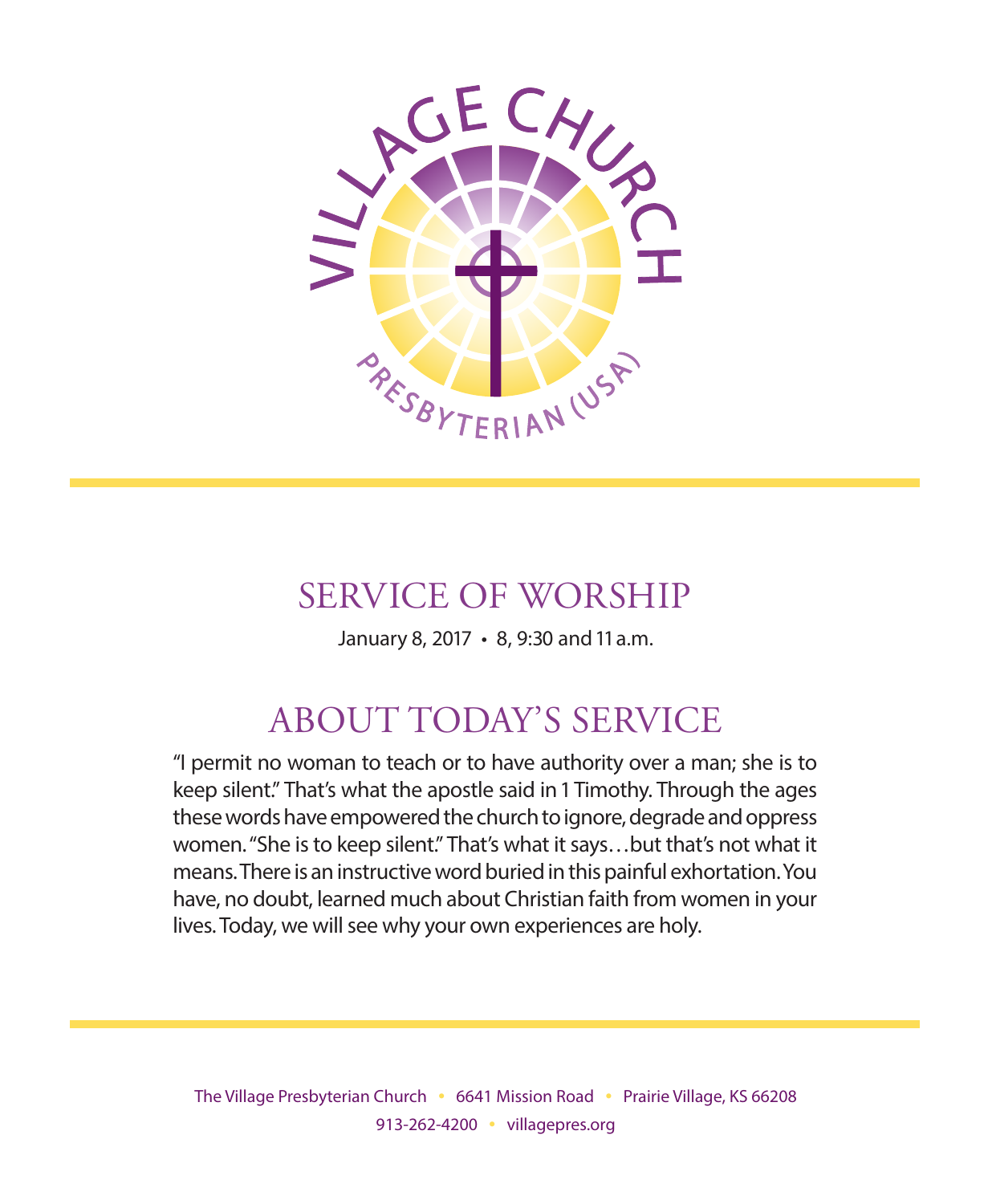# GOD'S PEOPLE GATHER

 Prelude *I Love to Tell the Story* by Emma Lou Diemer

Call to Worship **Call to Worship** Rev. Jenny McDevitt

If you are filled with conviction, welcome home:

**here we proclaim that the world is beautiful and God is good.**

If you are filled with heartbreak, welcome home:

**here we offer comfort to those who weep and rest to those who are weary.** If you are filled with questions, welcome home:

**here we nurture belief and make space for doubt.** 

If you are filled with skepticism, welcome home:

**here we trust old words while listening for new understanding.** If you are filled with hope, welcome home:

**here when we worship, God is among us, and everything is possible.**

\*Hymn, No. 50 *Deep in the Shadows of the Past* SHEPHERDS' PIPES

### \*Prayer of Confession

**Gracious God, This world can be complicated and your Word can be confusing. Forgive us when we make mistakes. We speak when we should listen, and we stay silent when the world needs to hear our voices. We take it upon ourselves to dictate the worth of others and we allow others to dictate our worth. Some of this we do knowingly and some of this we do unconsciously. All of this breaks your heart, God. We know this. So break our hearts, instead. Break our hearts wide open, so we can more fully receive your love, so we can live the way you wish for us to live.** (Silent prayer)

\*Assurance of God's Grace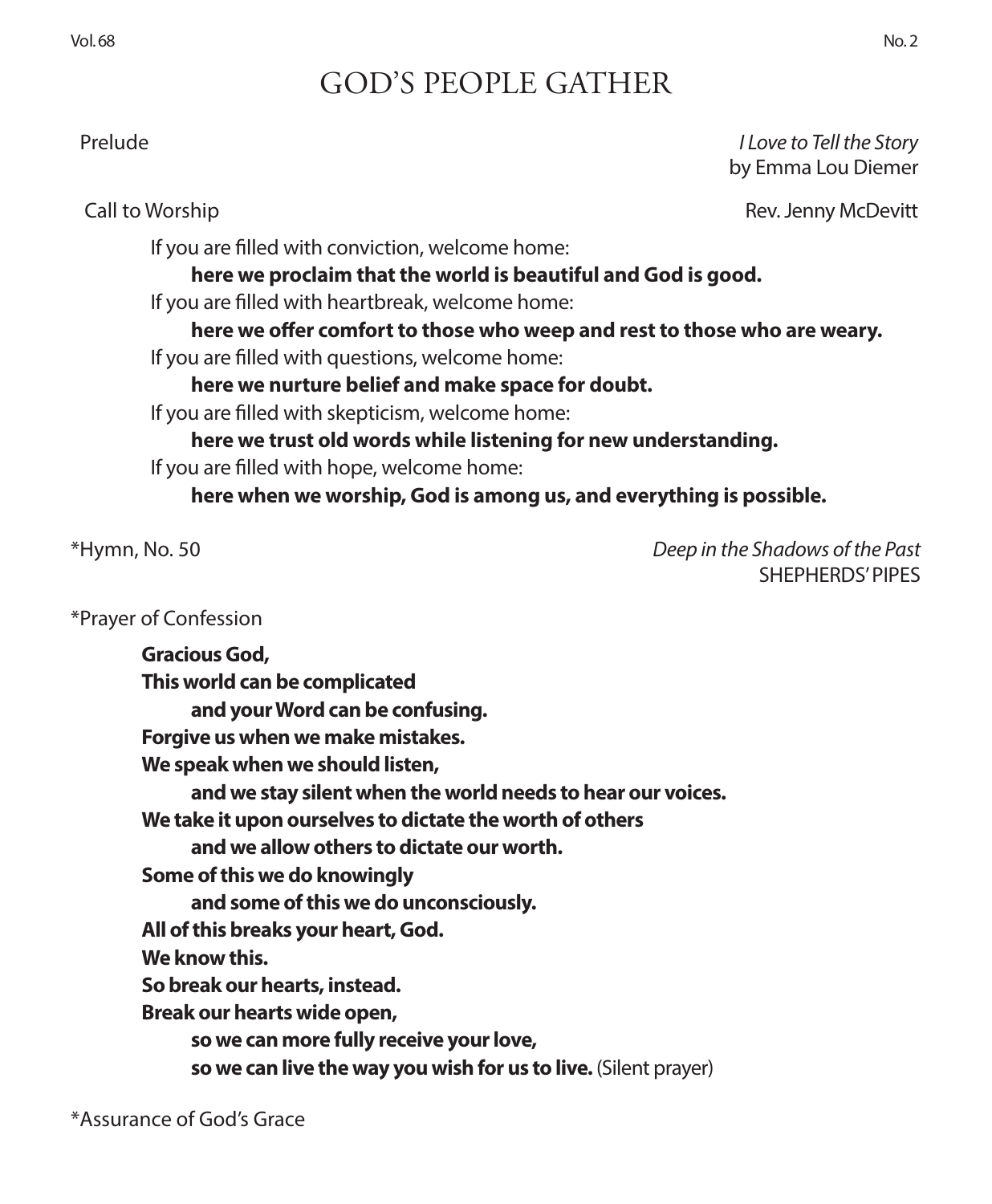\*Response Choir: Alleluia, Alleluia Congregation: **Alleluia, Alleluia!**

\*Passing of the Peace

Words of Welcome

# PROCLAMATION OF THE WORD

Call to Prayer (8 a.m.)



Prayers of the People and the Lord's Prayer (8 a.m.)

**Our Father, who art in heaven, hallowed be thy name. Thy kingdom come, thy will be done, on earth as it is in heaven. Give us this day our daily bread; and forgive us our debts, as we forgive our debtors; and lead us not into temptation, but deliver us from evil. For thine is the kingdom and the power and the glory, forever. Amen.**

| Anthem                  |                                                                              | My Eyes for Beauty Pine<br>music: Herbert Howells; Village Choir |
|-------------------------|------------------------------------------------------------------------------|------------------------------------------------------------------|
| Prayer for Illumination | Laura Hewitt (8 a.m.); Scott Stanley (9:30 a.m.); Elizabeth McKell (11 a.m.) |                                                                  |
| Scripture Reading       |                                                                              | 1 Timothy 2:8-15 (pg. 1080)                                      |
| Sermon                  | "Women Keep Silent?" This Doesn't Sound Like Good News                       | Rev. Tom Are, Jr.                                                |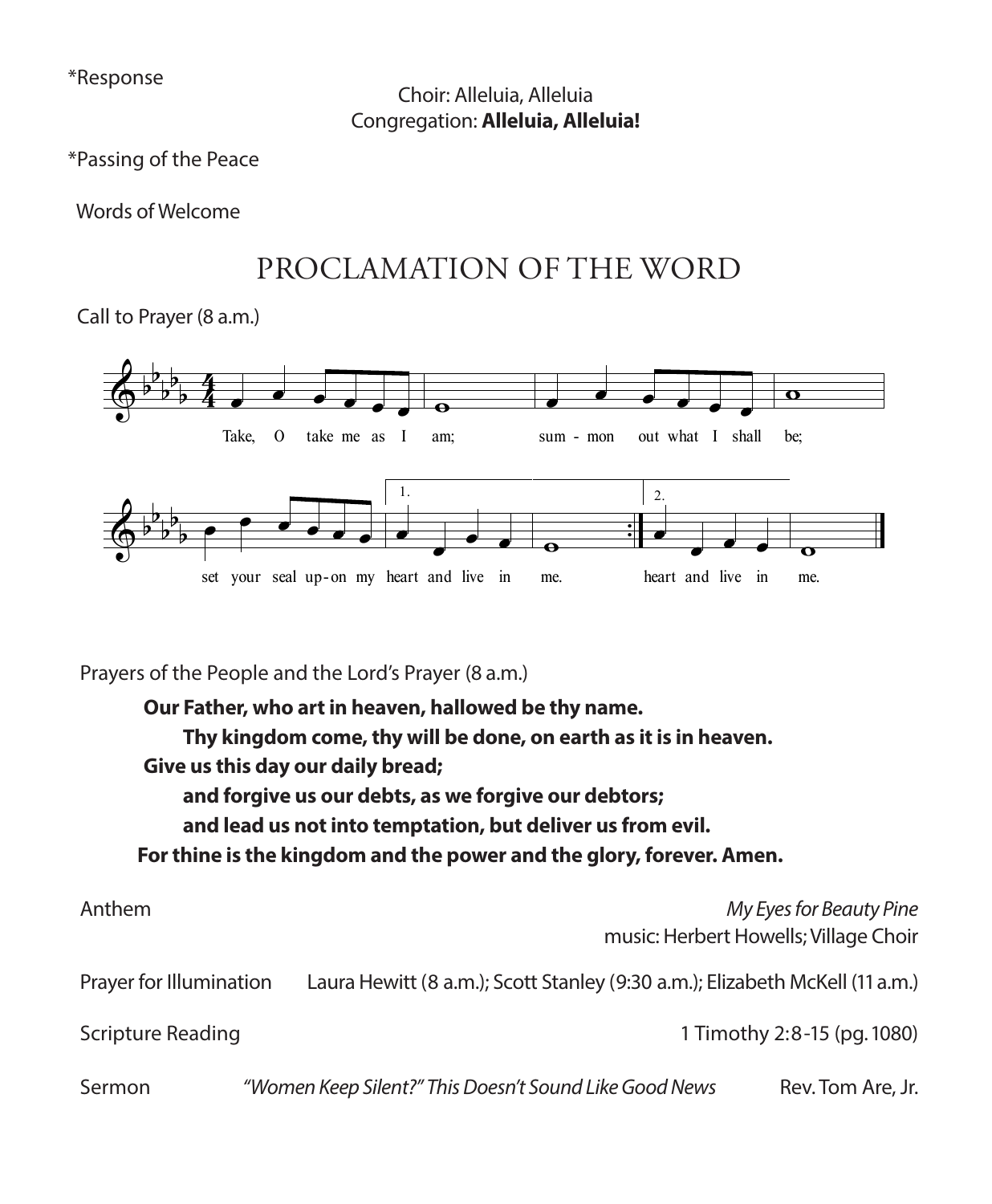## RESPONSE TO THE WORD

\*Hymn, No. 324 *For All the Faithful Women* NYLAND

 Offertory *Canzona, BuxWV 170* (8 a.m.) by Dieterich Buxtehude

> *Praise His Holy Name* (9:30, 11 a.m.) by Keith Hampton; Village Voices

\*Response

### **Great God of every blessing, of faithful, loving care, you are the fount of goodness, the daily bread we share. How can we hope to thank you? Our praise is but a start: sincerely and completely I offer you my heart.**

\*Prayer of Dedication

# SERVICE OF ORDINATION

The Ordination and Installation of Deacons (9:30 a.m.) and Elders and Elder Trustees (11 a.m.) Those being ordained and/or installed as Deacons (Y signifies Youth Deacon):

| Gadine Acton            | Chris Lewis             | Matt Wantland      |
|-------------------------|-------------------------|--------------------|
| <b>Chris Dutton</b>     | Christine 'Chris' Lewis | <b>Bob Wilhelm</b> |
| <b>Roger Dutton</b>     | Michelle Mook           | Linda Wilhelm      |
| <b>Richard Fredrick</b> | Randall Oestreicher     | William Muller - Y |
| Don Krohn               | <b>Bob Philippi</b>     |                    |
| Mary Krohn              | Kristin Wantland        |                    |
|                         |                         |                    |

Those being ordained and/or installed as Elders:

| Jack Foster | Laura Strongman | Suzanne Willey     |
|-------------|-----------------|--------------------|
| Ted Higgins | Walt Tegtmeier  | Elizabeth Zakaryan |

Those being ordained and/or installed as Elder Trustees:

Tim Laughlin **Ryan Manies** David Reinke

## **The Constitutional Questions for Officers**

Do you trust in Jesus Christ your Savior, acknowledge him Lord of all and Head of the Church, and through him believe in one God, Father, Son and Holy Spirit?

Do you accept the Scriptures of the Old and New Testaments to be, by the Holy Spirit, the unique and authoritative witness to Jesus Christ in the Church universal, and God's Word to you?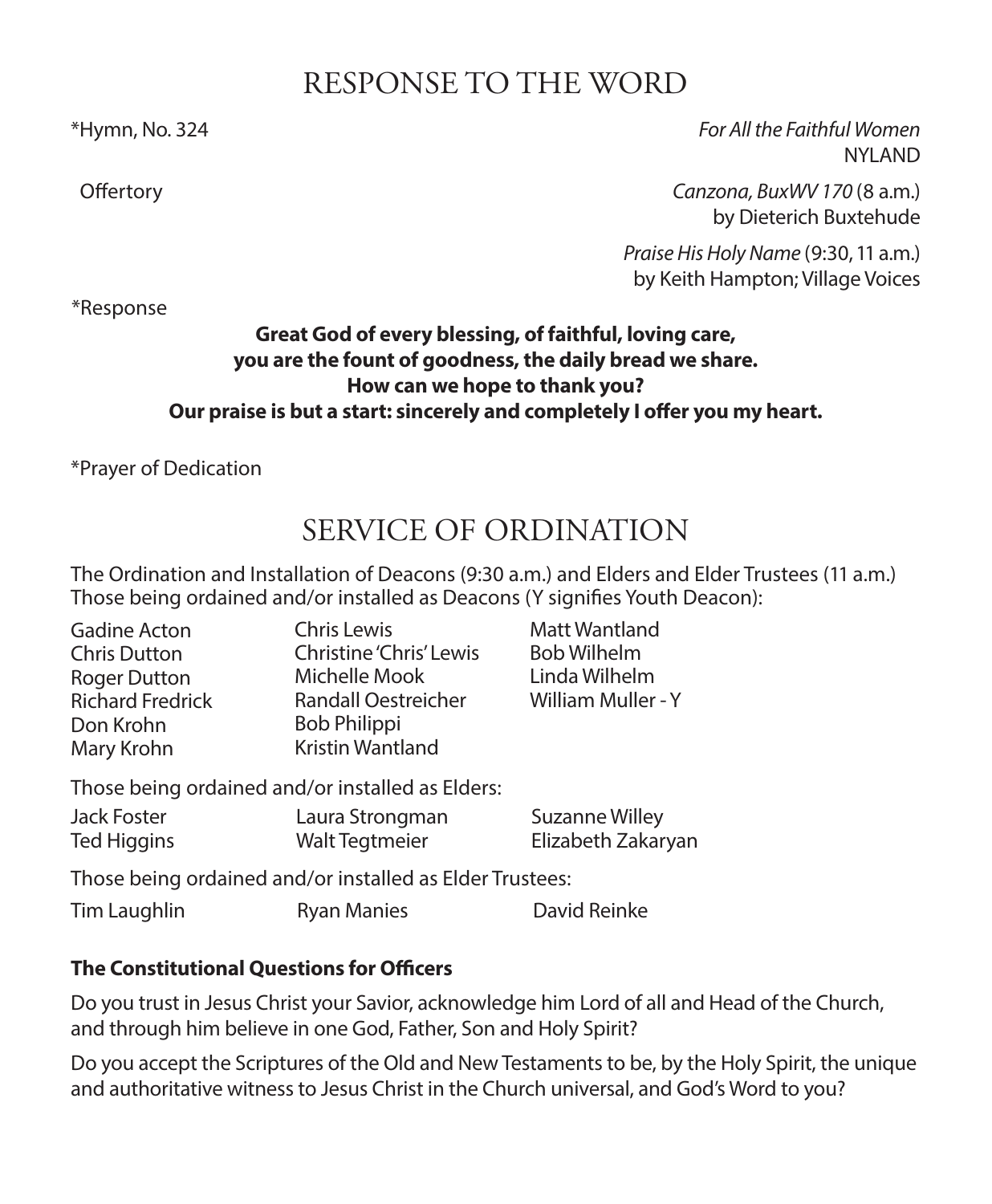Do you sincerely receive and adopt the essential tenets of the Reformed faith as expressed in the confessions of our church as authentic and reliable expositions of what Scripture leads us to believe and do, and will you be instructed and led by those confessions as you lead the people of God?

Will you fulfill your office in obedience to Jesus Christ, under the authority of Scripture, and be continually guided by our confessions?

Will you be governed by our church's policy, and will you abide by its discipline?

Will you be a friend among your colleagues in ministry, working with them, subject to the ordering of God's Work and Spirit?

Will you in your own life seek to follow the Lord Jesus Christ, love your neighbor and work for the reconciliation of the world?

Do you promise to further the peace, unity and purity of the church?

Will you seek to serve the people with energy, intelligence, imagination and love?

(For Elders) Will you be a faithful Elder, watching over the people, providing for their worship, nurture, and service? Will you share in government and discipline, serving in governing bodies of the church, and in your ministry will you try to show the love and justice of Jesus Christ?

(For Deacons) Will you be a faithful Deacon, teaching charity, urging concern and directing the people's help to the friendless and those in need, and in your ministry will you try to show the love and justice of Jesus Christ?

### **The Constitutional Questions for the Congregation**

Do we, the members of the church, accept these brothers and sisters as Elders or Deacons, chosen by God through the voice of this congregation to lead us in the way of Jesus Christ?

Do we agree to encourage them, to respect their decisions and to follow as they guide us, serving Jesus Christ, who alone is Head of the Church?

\*Hymn, No. 749 *Come! Live in the Light!* WE ARE CALLED.

\*Benediction

\*Response

### **Come! Live in the light! Shine with the joy and the love of the Lord! We are called to be light for the kingdom, to live in the freedom of the city of God**

\*Postlude *Listen! God is Calling!*  by Ann Krentz Organ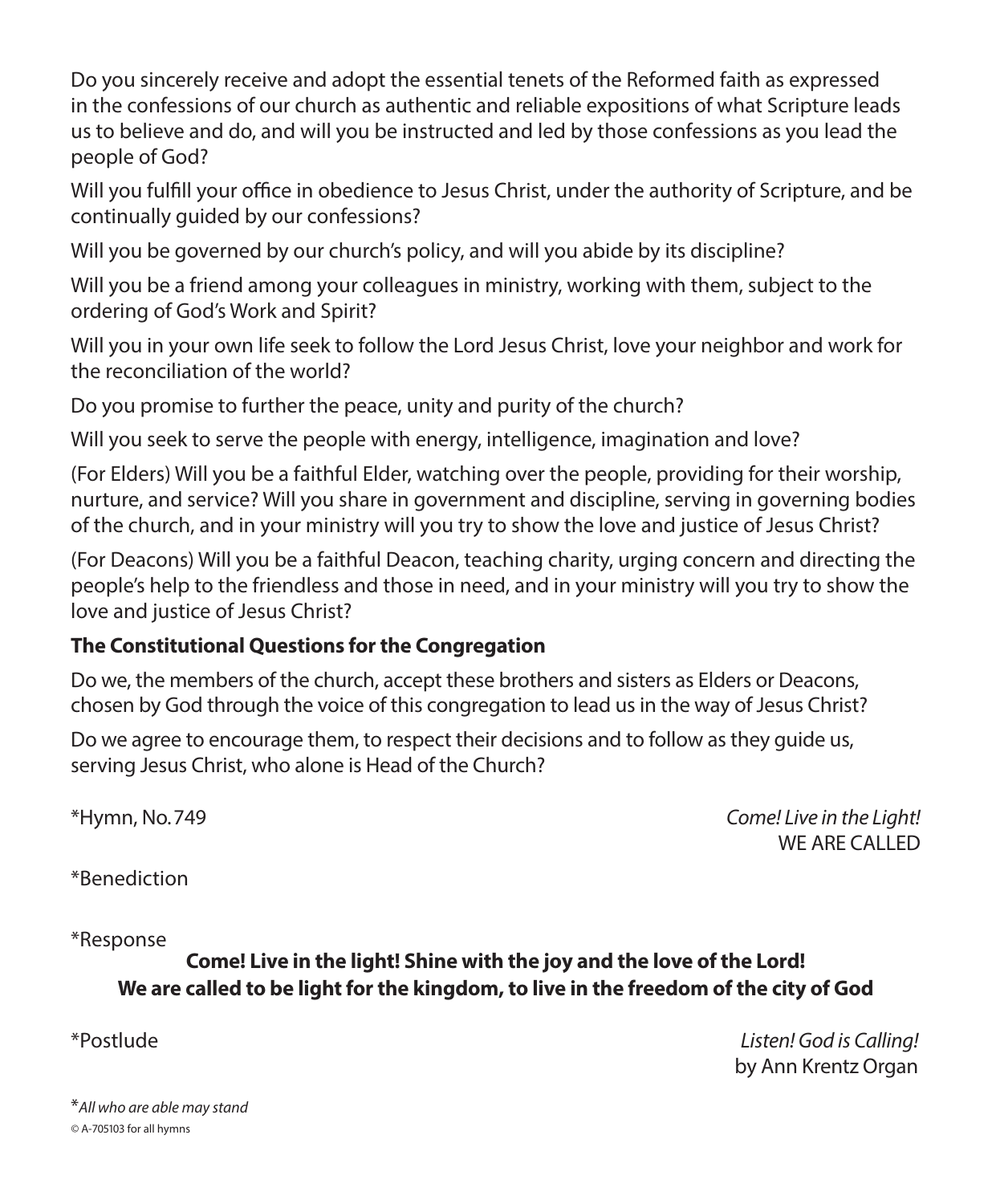## THE CHURCH'S BOOK (Week of January 9, 2016)

The following daily Bible readings were written by Rev. Len Carrell and are an offering for your own personal devotion. You are invited to read the text, think about the reflection and questions and allow these to lead you in a time of prayer. Pray for your own journey of faith. Pray for Village Church and our mission. Pray for God's world.

### **Monday, Jan. 9 Isaiah 42:1-9**

Old things have come to pass - new things are springing forth. This is an important declaration of our faith. That God is doing a new thing every day; not just in a new year, but in a new you. The primary voice in this text is God. First, God speaks of someone who will come bringing justice to all nations. As Christians, we understand this to be Christ. But then God focuses on the reader, on us. Reminding us that we are called "people of God," to be bearers of new light in a dark, cold world.

#### **Tuesday, Jan. 10 Matthew 3:13-17**

This Sunday is Baptism of the Lord Sunday. This is the day we celebrate and recognize that all of the Church shares together in one baptism – a baptism that is marked by Christ's own baptism. The promise of our baptism is that we are marked as Christ's own and belong to God forever.

#### **Wednesday, Jan. 11 Acts 10:34-43**

Preach it, Peter, Preach! "God shows no partiality," Peter boldly proclaims. That's what acceptance through Christ looks like, no partiality. Living in awe of God, working to do what is right in God's eyes, treating everyone with grace, trusting forgiveness to be real, this is what it means to be in right relationship with God. Jesus is showing us the way. Jesus is Lord of all!

### **Thursday, Jan. 12 Psalm 29**

The voices of the psalmists are the voices of the worshippers of God. They recognize the strength and the glory that rest in the voice of God. It is the spirit of the divine word that moves over the mighty water. This text recognizes the power water holds, and it cries out that such strength and glory rest peacefully on God's people.

### **Friday, Jan. 13 John 1:29-42**

John's telling of the baptism story does physically what the other gospel accounts allude to. John's understanding of John the Baptist is that he literally points to the one who is the Lamb of God. Even in our own baptism, it symbolizes what God has already done by giving us life. Like our own baptism, Christ's baptism points to how this life is a gift from God above. In John's Gospel, we "come and see" that all baptism points to Christ as the Lamb of God.

It is only faithful as we reflect on baptism, to remind ourselves of Jesus's great commission to all of us. Go out and make real the truth of discipleship by baptizing the nations "in the name of the Father, and of the Son and of the Holy Spirit." Do this by teaching and proclaiming the good news of Jesus Christ. But do this with the authority that rests in this promise: "I am with you always, to the end of the age."

#### **Saturday, Jan. 14 Matthew 28:16-20**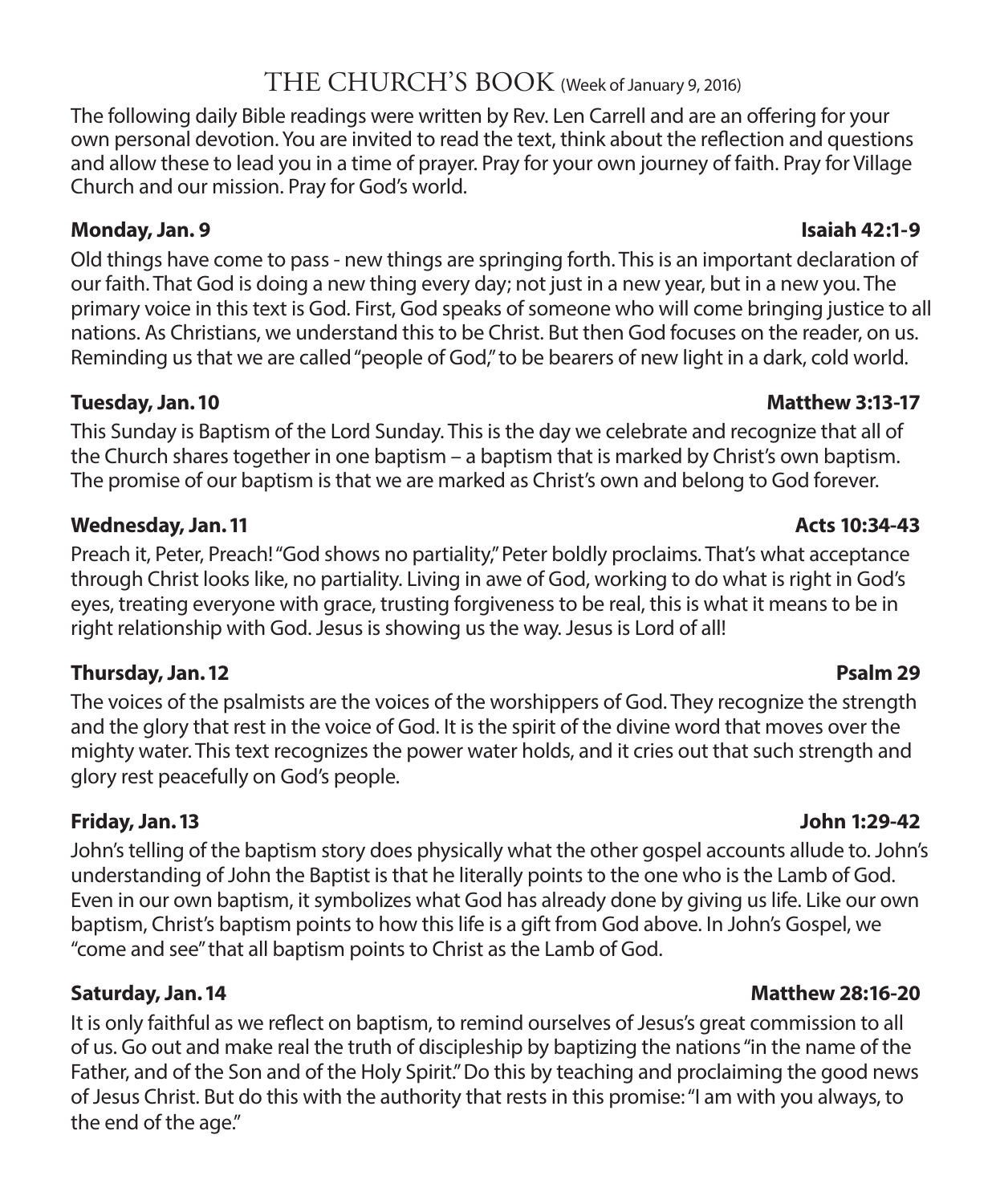



### **Second Thursday Recital Jan. 12 Featured Artist: Soprano Jee-Yeun Kim**

She wowed us with her spectacular solo in *O Holy Night* in Tidings of Joy on Dec. 18. Join us at 12:15 p.m. Thursday, Jan. 12, in Village Chapel for a 30-minute recital with Village Church soprano intern Jee-Yeun Kim. The program will include works by Samuel Barber, Francis Poulenc, Vincenzo Bellini and Guiseppe Verdi.

Jee-Yeun Kim is a graduate student (D.M.A) in vocal and opera at University of Kansas. Jee-Yeun began her vocal studies at age nine as a member of the Seoul Metropolitan Junior Chorus in her native Korea. She sang with them for 10 years before continuing her studies at the College of Vocal Music at Yonsei University in Korea. During that time, she also pursued voice study in the Summer Master Class program of the Hoschule Mozarteum in Salzburg, Austria. Following her graduation she began teaching in high school, while also working as a church choir director. After moving to the United States of America, Jee-Yeun started to study again in voice and choral conducting at Pittsburg State University. She was a first place winner in the West Central Region of the National Association of Teachers of Singing in 2012 and a first place winner in the Barry Alexander International Vocal Competition.

She made her Carnegie Hall debut in the winner's recital for the Barry Alexander International Vocal competition on Jan. 27, 2013. At Pittsburg State University, Jee-Yeun received the Outstanding Student award at the PSU Honors Convocation in Spring 2013 and 2015. She received an "Excellence in Scholarship" award at the Graduate Banquet in Spring 2013, 2014 and 2015. She performed with South East Kansas Symphony Orchestra as a winner of the Concerto Aria competition held in the spring of 2013. Jee-Yeun has had several roles in KU opera productions.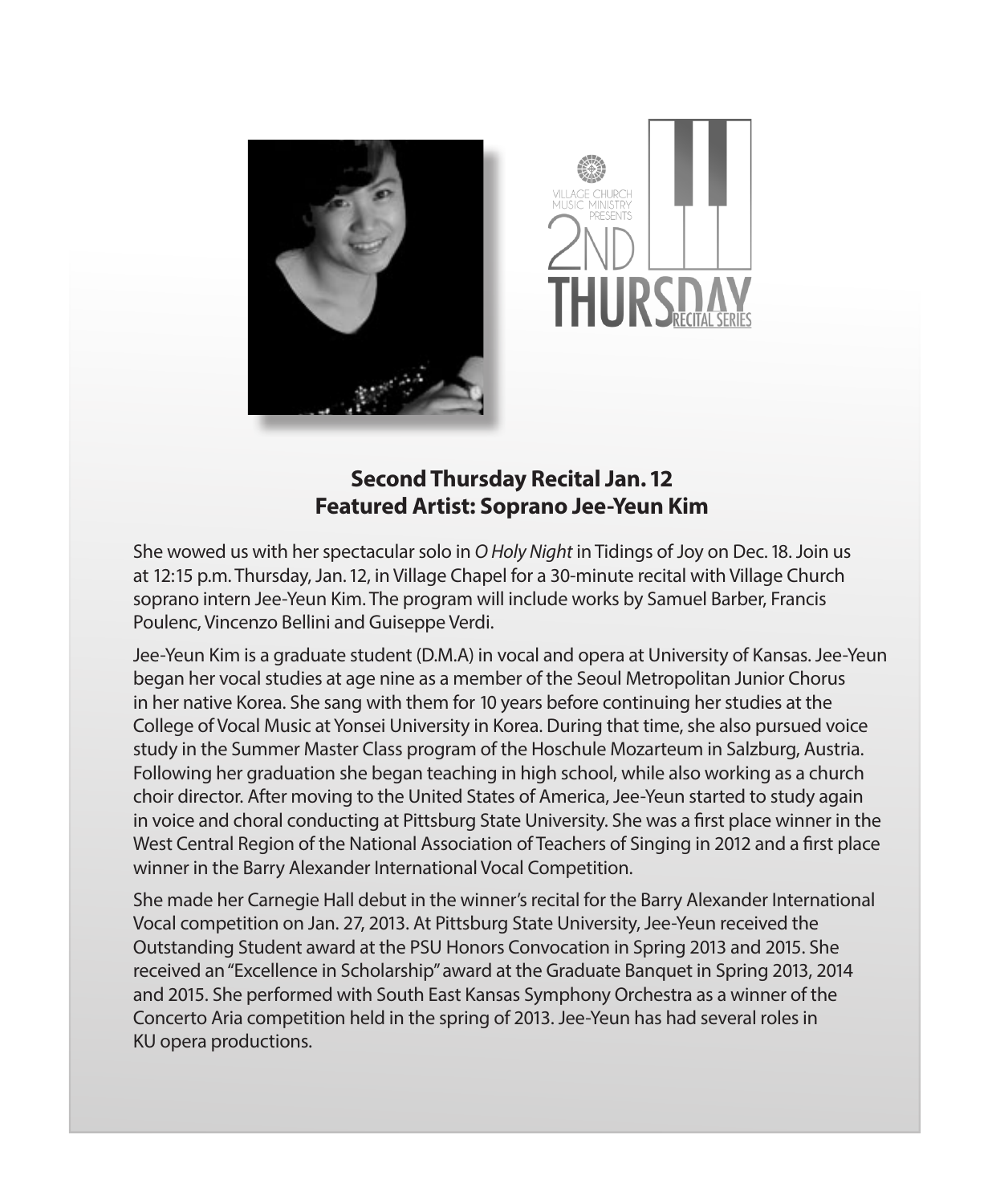# TODAY AT VILLAGE

**WELCOME TO VILLAGE CHURCH!** Please join us every week. Refreshments are available in Friendship Hall following the worship service.

**THE FLOWERS IN THE CHANCEL TODAY** are given to the Glory of God in loving memory of Virginia Piatt by her family.

**ATTENTION FLOWER DELIVERERS AND DELIVERER WANNABES! -** Today is the annual Dates and Doughnuts between services (9-9:30, 10:30-11 a.m. and noon-12:15 p.m.). Nancy Skidmore will be located in the Welcome Center so you can stop by, pick up a 2017 schedule and of course, a doughnut! For those wanting information about this little but mighty ministry, stop by and find out more.

**WORSHIP BAGS** are available for children to use as tools in worship. Please return the bags to the baskets located in the Narthex at the end of the worship service.

# CHILDREN AND FAMILY MINISTRY

**PRESCHOOL CHURCH SCHOOL** – Parents may check in their preschool-age child on the first floor in the Preschool wing. Church school classes are available at 9:30 and 11 a.m.

**KIDS' KINGDOM** – **K–1st GRADES** new curricula! Kindergarten meets in Room 311. First Grade meets in Room 303. 9:30-10:30 a.m. **2nd–5th GRADES** – Sign-in elementary (2nd-5th) aged students on the 3rd floor. Check the large bulletin boards located in the Children and Family wing for each grade's class location. 9:30- 10:30 a.m. **Club V6 (6th Grade)** – Relevant discussions for today's 'tweens. Room 302. 9:30-10:30 a.m.

**VILLAGE PRESCHOOL ENROLLMENT** - Enrollment for the 2017-18 school year at Village Church Weekday Preschool begins in January! Current preschool families and Village Church members may enroll Jan. 17-20. Enrollment opens to community families on Jan. 23. Forms are available on villagepres.org. Contact Terri Gaeddert at 913-671-2338 for more information.

## ADULT EDUCATIONAL MINISTRY

# **THE SPRING 2017 VILLAGE U CATALOG IS NOW ONLINE.**

**Registration for Village U 2017 spring term:** 

**• For Village Church members: Registration begins on Wednesday, Jan. 11.** 

**• For community members: Registration begins on Tuesday, Jan. 17.**

**Upcoming Village U classes include:**

**MEN'S BIBLE STUDY - 6:30-8 A.M. TUESDAYS, YEAR ROUND, ROOM 230** - A group of members and non-members meet weekly. Child care is not available. Led by Dave Greenlee.

**EXERCISE FOR SENIORS - 9:30-11:30 A.M. TUESDAYS AND THURSDAYS, ROOM 333 -** All classes include aerobics, strength training, flexibility and balance exercises. The 9:30 a.m. class is more aerobics, and the class ends with floor exercises. The 10:30 a.m. class on Tuesday and Thursday is more range of motion, less strenuous aerobics; and we do not include floor exercises. If you are not sure of your ability to do floor work, start in the 10:30 a.m. class on Tuesday and Thursday. Led by Margaret Tlapek. Cost: \$5 per class.

**GREAT BOOKS DISCUSSION, 2-3:30 P.M. TUESDAYS, NOW THROUGH MAY 2, ROOM 127** - If you're interested in reading selections that stimulate your critical thinking, come discuss many of the great authors and their ideas which support our western civilization. Books are ordered from The Great Books Foundation. We gather on the first Tuesday of each month. Child care is not available. Led by Betty Long.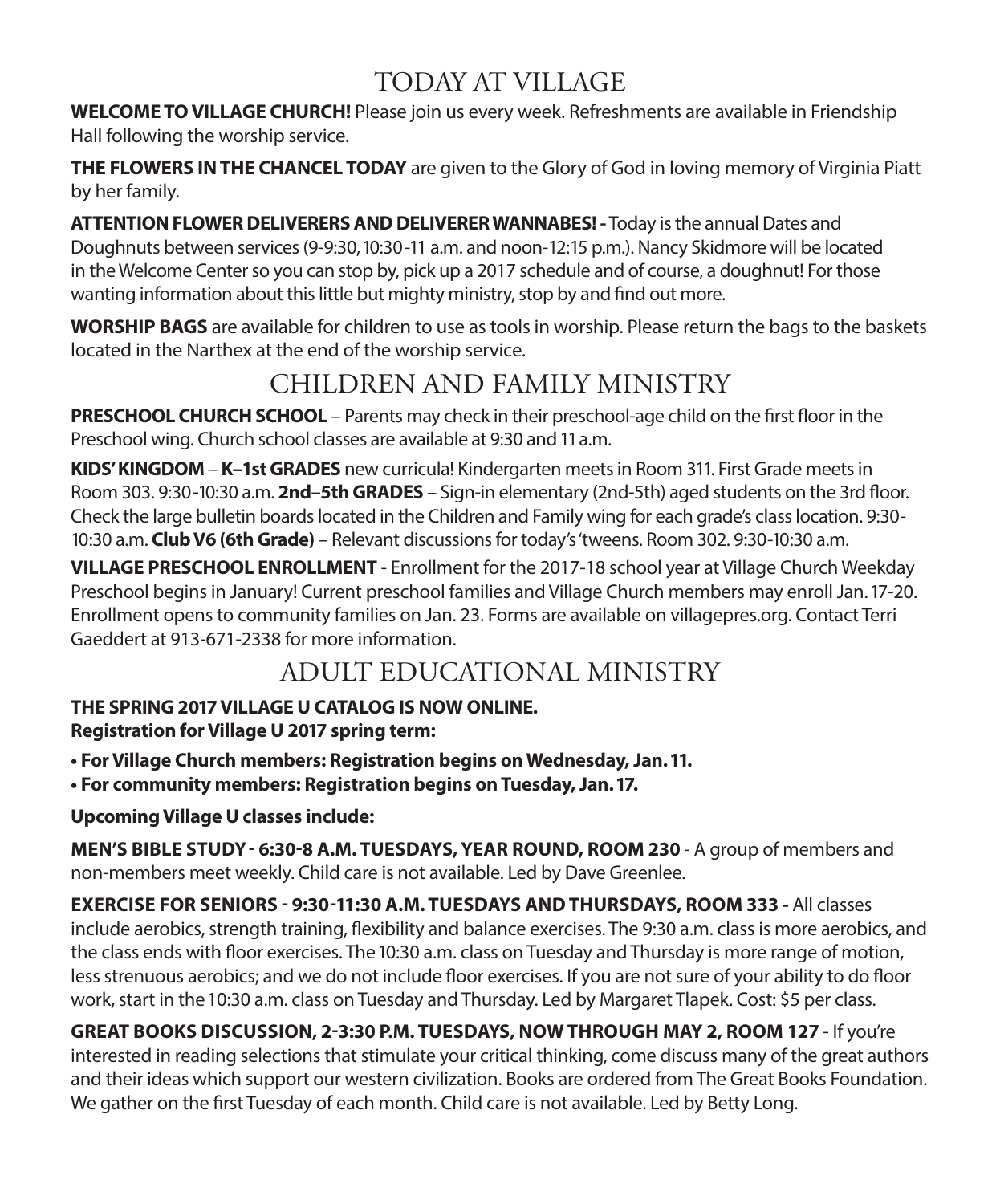#### **EXERCISE FOR SENIORS, 9:30-10:30 A.M. MONDAYS, WEDNESDAYS AND FRIDAYS, ROOM 333** - All

classes include aerobics, strength training, flexibility and balance exercises. The 9:30 a.m. class is more aerobics, and the class ends with floor exercises. Margaret Tlapek has been teaching exercise classes for 25 years; and she knows you will feel better and gain more energy, strength and balance if you give the classes a try. Led by Margaret Tlapek. Cost: \$5 per class.

**FELLOWSHIP OF CHRISTIAN ATHLETES BIBLE STUDY, 7:30-8:30 A.M. WEDNESDAYS, YEAR ROUND, ROOMS 132 & 133** - A group of members and non-members meet weekly. Led by Newton Graves. Child care is not available.

**JANUARY COMPUTER TECH NIGHTS, 6:30-7:30 P.M. WEDNESDAYS, NOW THROUGH JAN. 25, ROOM 316** - Tech nights address specific questions regarding Word, Excel, and email using a MICROSOFT WINDOWS computer. Members of the Computer Ministry are available to provide individual assistance. Specific questions on the new Windows 10 operating system are also welcome. Please feel free to bring your laptop or tablet. Desktop computers will also be available.

**ESPECIALLY FOR WOMEN, 9:30-11 A.M. FRIDAYS, NOW THROUGH MAY 19, ROOM 132** - Join us as we study Paul's letter to the Romans. Many passages are familiar, but often we miss some of the big ideas it contains. Beverly Gaventa, who will be the 2017 Visiting Scholar, invites us to linger with Paul and delightfully enriches our understanding of Paul's complex message. Taught by Rev. Diane Quaintance.

**PATH WITH HEART, 10-11:30 A.M. MONDAYS, YEAR ROUND BEGINNING JAN. 9, ROOM 305** - The group will select books of interest through the semester from a wide variety of authors. Participants develop quality friendships and explore new insights. Prospective new members are welcome to try the Path. Led by Marcene Borthwick.

**THE JESUS FATWAH: LOVING YOUR (MUSLIM) NEIGHBOR AS YOURSELF, 6:30-8 P.M. WEDNESDAYS, JAN. 11- FEB. 8, ROOM 124** - For Muslims, a "fatwah" is a ruling or directive from a scholarly leader or figure. In this five-week course, Dr. Gus Breytspraak, Village member and coordinator of the Sunday morning Adult Forum class, will use a DVD-based curriculum of the same title to explore the basics of Islam, the fastest growing religion in the world. Session titles include: Islam 101, Misconceptions about Islam, Islam in America, and Making Connections between Muslims and non-Muslims.

### **Fall Adult Sunday Morning Classes resume today. Please check villagepres.org for more details.** CONNECTIONAL MINISTRIES

**WEDNESDAY NIGHT DINNERS RESUME JAN. 11** – Our menu for Jan. 11 is honey Dijon chicken w/apples, scalloped potatoes, green vegetable and dessert. Each Wednesday, price is \$7 for full buffet, \$6 for salad bar and dessert. \$3-children ages 3-10. Children under 3 are free. Reservations are required by noon on the Monday preceding the Wednesday Night Dinner you wish to attend. Call 913-671-2359 or email liz. middleton@villagepres.org or go to villagepres.org/wednesday-dinners to make a reservation.

**ALL-CHURCH WINTER BOWLING EVENT JAN. 29** - Connectional Ministries is sponsoring an "ALL-Ages" Bowling Event for our Village Church family from 2-4 p.m. Sunday, Jan. 29, at Ward Parkway Lanes, 1523 W. 89 St. (89th & Stateline). We have lanes specifically reserved for Village Church at a special rate of \$5 per person (includes shoes!) for two hours of play. Indoor fun for all ages in the midst of winter. RSVP to liz.middleton@ villagepres.org or call 913-671-2359.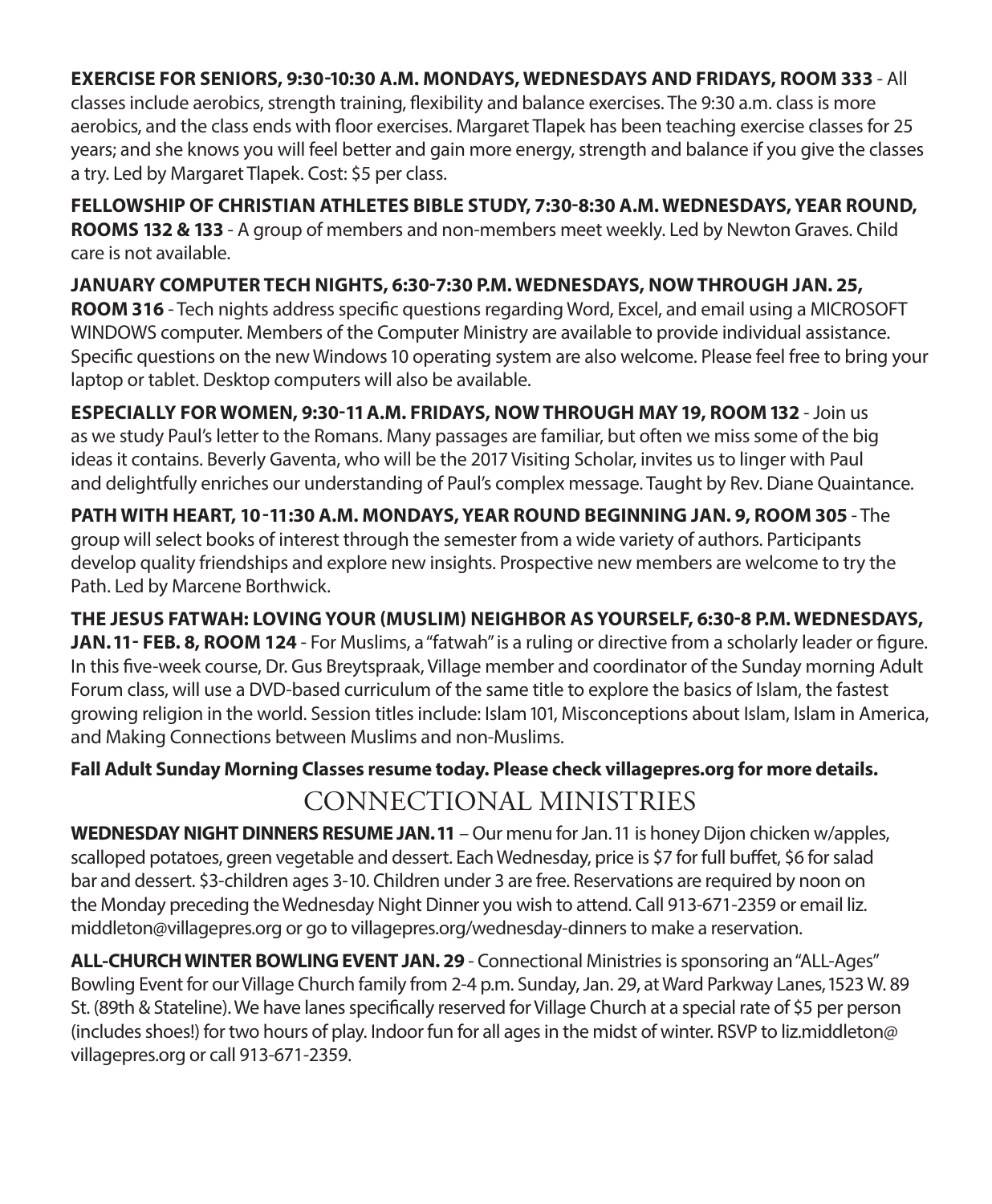## MISSION

**THE FOOD PANTRY** – Hopefully one of your New Year's Resolutions is to bring one food item with you to church each week for the Food Pantry's clients. With the cold weather, the Pantry is requesting hearty canned soups, canned chili or ravioli, etc.; and the Clothes Closet has a need for winter coats and warm blankets. Thank you for your generous donations. They are so appreciated.

**VILLAGE CHURCH COOKS A MEAL AT CROSS-LINES** - This Friday, Jan. 13, Village will for cook and serve a meal at the Cross-Lines kitchen in Kansas City, Kansas. We need two to three people from 9:30-11 a.m. for prep and six to seven volunteers to serve and clean up from 11:15 a.m.-1:30 p.m. We also need cookie donations, and they can be dropped off at the church reception desk from 8 a.m.-4 p.m. on Thursday, Jan. 12. If you can help, contact Gail Arther at 913-244-8227 or gmarther@aol.com.

# PASTORAL CARE AND COUNSELING

**WEEKLY JOB SEARCH TIPS CAN BE YOURS** – If you are looking for a new position, consider signing up to receive helpful and proven weekly job search tips. If you or someone you know could benefit from receiving these, contact Linda Alley at 913-671-2327 or linda.alley@villagepres.org.

**GROWING THROUGH GRIEF BEGINS ON JAN. 11** - If you are grieving, consider coming to Growing Through Grief, a five-week class where you can meet others who understand your struggles and be reminded that God is with us through even the hardest of moments. The next series is from 4:30-5:45 p.m. every Wednesday, Jan. 11– Feb. 8, in Room 124. The series is offered at no cost. Registration is required; contact Linda Alley at 913-671-2327 or linda.alley@villagepres.org for more information or to register.

# PRESBYTERIAN WOMEN

**MISSION SEWING** is back! Fabric and yarn donations welcome. All cotton and blends, large pieces, one yard or more, no fancy fabrics. We have fabric and patterns available for at-home projects. If you would like to join us, come to the sewing room from 8 a.m.-3 p.m. any Tuesday. Come and go as you want. Lunch is from noon-1 p.m., bring a sack lunch or purchase at the Village Cup. Call Edie Hultman at 913-432-3515 for more information.

**WOMEN WITH SPIRIT'S CAFE & CREPES, LE TOUR - 9:45 A.M. FRIDAY, JAN. 20, AT THE ROASTERIE** –

What better way to kick the New Year off right than with a warm cup of joe with your sisters from Village?! Join us for a tour as we see, smell & taste how The Roasterie's won the hearts of KC for nearly 25 years! Immediately following we'll head over to Chez Elle for the perfect pairing...crepes! To RSVP, email Carol Solenberger at carol4977@yahoo.com. For child care reservations, email pam@villagepres.org by Jan. 13.

**WOW! LUNCH AT TATSU'S** – All ladies are warmly welcome to join WOW (Women of Wisdom) for lunch at Tatsu's French Restaurant, at noon on Wednesday, Jan. 18. Tatsu's, ranked as one of the top five restaurants in KC, is located at 4603 W. 90th, near 90th and Roe. Join us for January fun and fellowship. RSVP by noon, Jan. 17, to Marvie Sneegas, sneegi@kc.rr.com, 913-209-9608.

**AMAZING GRACES** - Join us at the Nelson Atkins Museum Bloch building lobby from 5-6 p.m. on Thursday, Feb. 9, for small plates and drinks and a docent guided tour of "Love in Art." Your \$10 check by Jan. 25 is your reservation. Send to Kathy Collins, 4716 W. 86 St., Prairie Village, KS 66207. Drinks are an additional charge, and museum parking is \$8.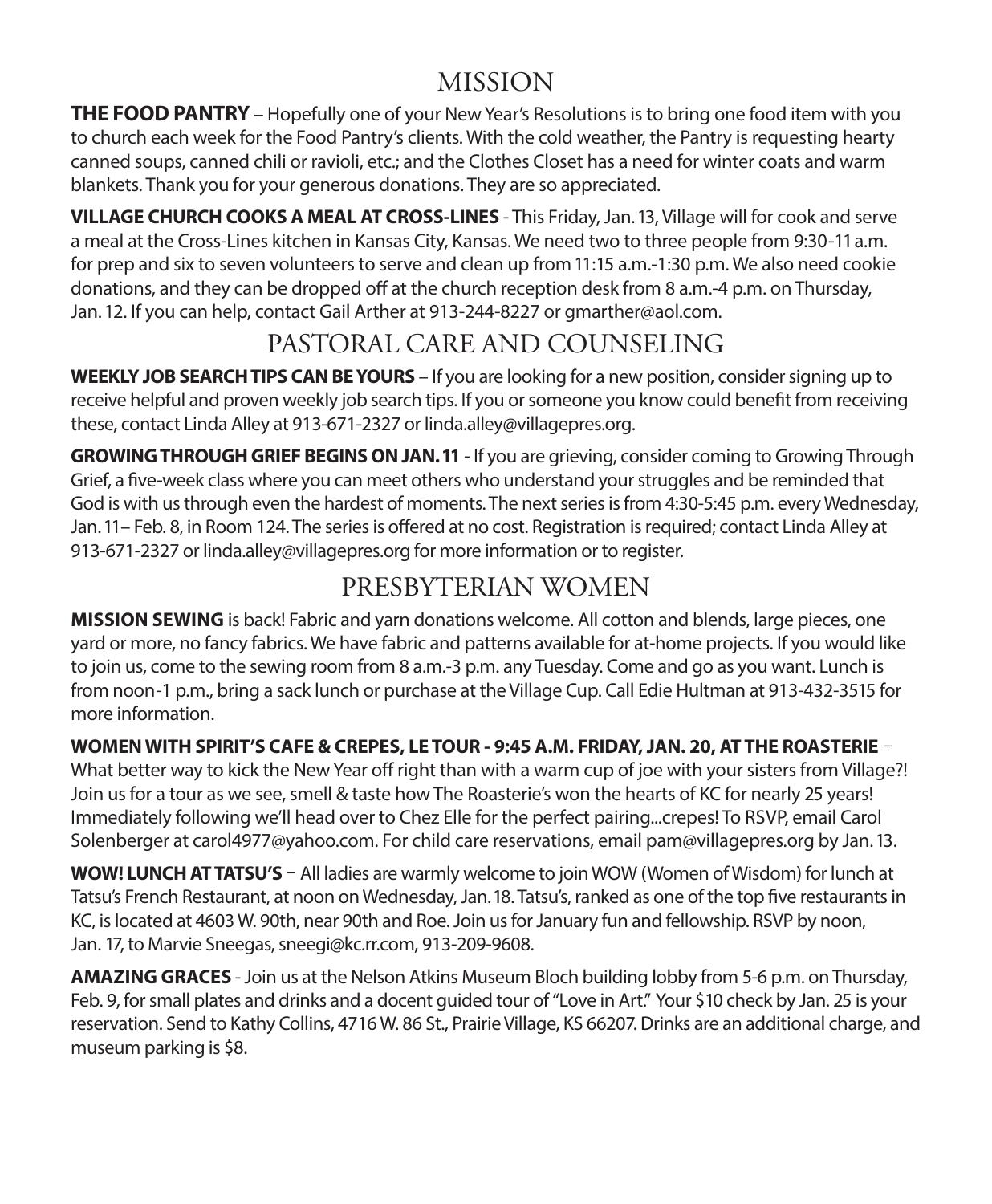## YOUTH MINISTRY

**HIGH SCHOOL AND MIDDLE SCHOOL SUNDAY SCHOOL CLASSES** – Will meet at 9:30 a.m. in the Youth Loft Room 333/332.

**CHEER** – High school youth group tonight from 6:30-8:30 p.m. All are welcome for a night of discussion, amazing people and a great time!

**TWOSDAYS** - Middle schoolers join us Tuesdays after school from 4-5:30 p.m. in the Youth Loft, Room 333.

**GPS** – Middle school youth group, meets Wednesday from 6:30-8:30 p.m. Join us for a great night of people, games and conversation. We hope to see you there!

**WINTER SKI RETREAT** – Our retreat to Winter Park, Colo. departs at 4:30 p.m. this Friday, Jan. 13. Please pray for safe roads and for good snow and good decisions on the slopes!

### **Gauging Interest Dinner for Singles Adult Ministry at Village Church • Friday, Jan. 20**

Dear Friends,

We are assessing the need for specific programming for single adults at Village Church and would like to include you in this conversation. So, all single adults (age 40 and up), are invited to gather together for a meal at Red Snapper Pan-Asian Restaurant on Friday, Jan. 20, from 6-8 p.m. Three classic Red Snapper menu items (Vegetarian, Chicken and Beef) will be available for a special cost of \$9 per person (payable at the event). The priority for this gathering will be to determine the level of interest for a Single Adult Ministry. Please contact liz.middleton@villagepres.org or call 913-671-2359 to RSVP. Seating is limited to the first 45 reservations. We hope to see you there!

Cindy Wilcox, director of Connectional Ministries Dr. Rodger Nishioka, director of Adult Educational Ministries



## **Annual Congregational Meeting/Dinner**

This year's Annual Meeting follows dinner in Friendship Hall on Tuesday, Jan. 31. Rev. Tom Are will provide a review of 2016 and plans for 2017. The Session will present the budget for 2017. Dinner begins at 6 p.m. Seating is limited. If you plan to attend, please advise Marsha Hansen no later than Friday, Jan. 20. Call 913-671-2341 or email marsha.hansen@villagepres.org.